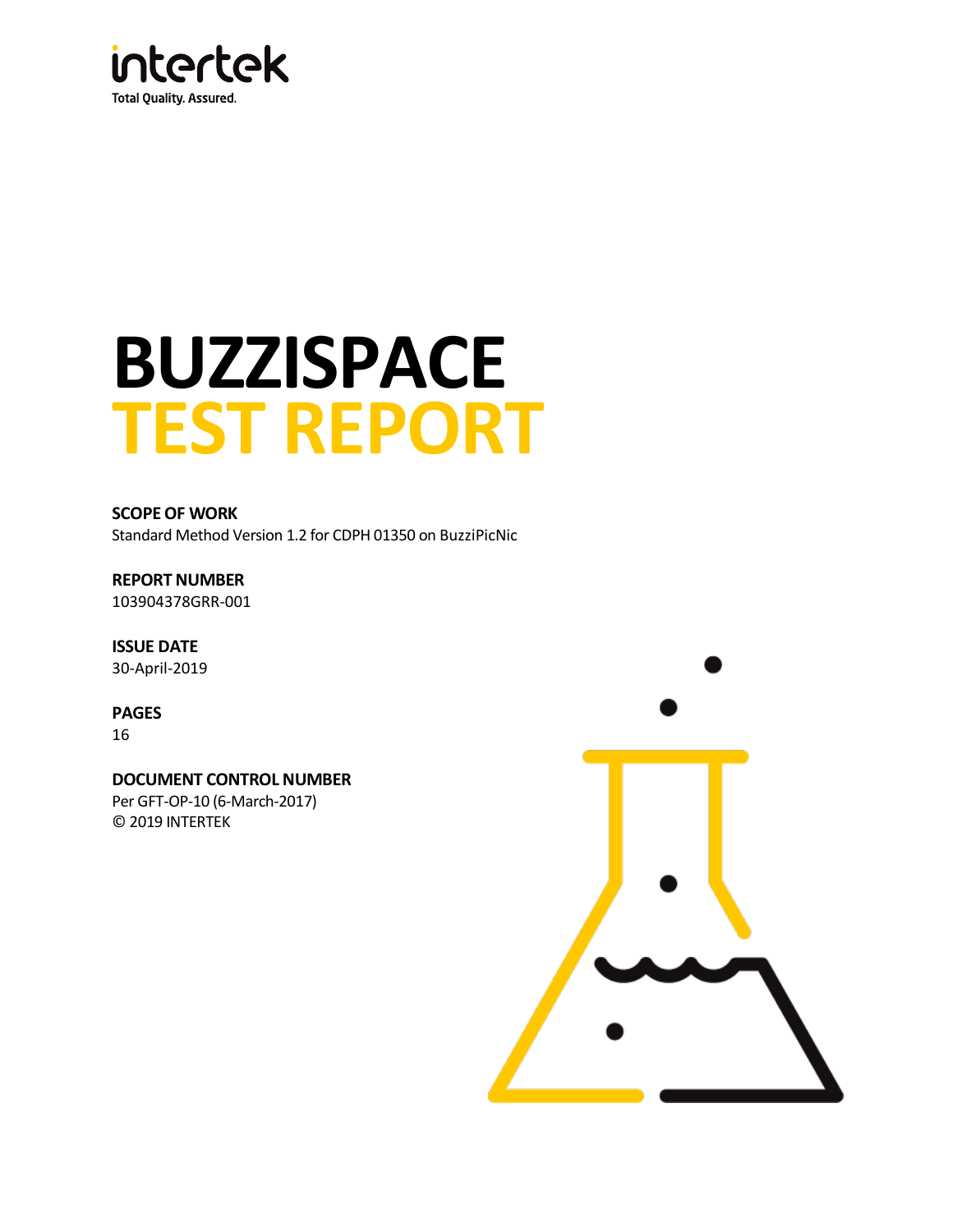# **htertek**

**Total Quality. Assured.** 

# **TEST REPORT FOR BUZZISPACE INC.**

Report No.: [103904378GRR-001](#page-2-1) Date: [30-April-2019](#page-2-2) P.O.: [NA](#page-2-3)

## **SECTION 1**

#### **CLIENT INFORMATION**

Attention: Astrid de Chaffoy BuzziSpace Inc. 1200 Redding Dr. High Point, NC 27263 Phone: 33-490-408022 Email: astrid.dechaffoy@bussi.space 4700 Broadmoor Ave SE, Suite 200 Kentwood, MI 49512

Telephone: +1 616 656 7401 Facsimile: +1 616 656 2022 www.intertek.com

Tengen

**Amanda Tongen Jesse Ondersma, Ph.D. Project Engineer Project Reviewer**

This report is for the exclusive use of Intertek's Client and is provided pursuant to the agreement between Intertek and its Client. Intertek's responsibility and liability are limited to the terms and conditions of the agreement. Intertek assumes no liability to any party, other than to the Client in accordance with the agreement, for any loss, expense or damage occasioned by the use of this report. Only the Client is authorized to permit copying or distribution of this report and then only in its entirety. Any use of the Intertek name or one of its marks for the sale or advertisement of the tested material, product or service must first be approved in writing by Intertek. The observations and test results in this report are relevant only to the sample tested. This report by itself does not imply that the material, product, or service is or has ever been under an Intertek certification program.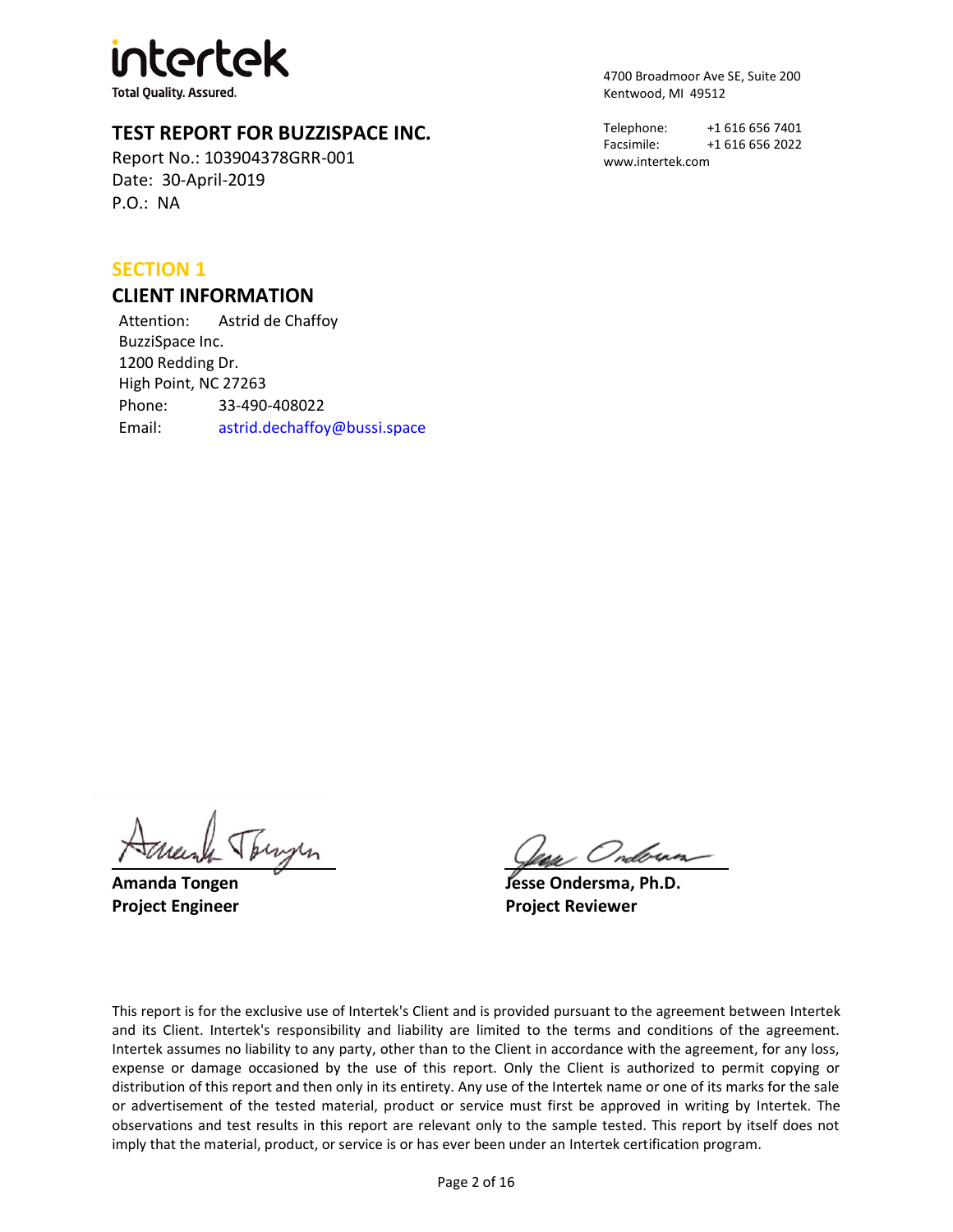# <span id="page-2-3"></span><span id="page-2-2"></span><span id="page-2-1"></span>**SECTION 2**

# **SUMMARY AND CONCLUSION**

| Test Method:       | Standard Method Version 1.2 for CDPH 01350                          |
|--------------------|---------------------------------------------------------------------|
|                    | ANSI/BIFMA M7.1-2011(r-2016)                                        |
| Modeling Scenario: | Open office (OO), Private office (PO), and school classroom<br>(SC) |
| Method Deviations: | Testing performed without deviation unless noted below.             |

#### **DESCRIPTION OF SAMPLES**

<span id="page-2-0"></span>

| Manufacturer / Location         | Boerboom / Bergeijk, The Netherlands |
|---------------------------------|--------------------------------------|
| <b>Product Name</b>             | <b>BuzziPicNic</b>                   |
| <b>Product Number</b>           | <b>BuzziPicNic</b>                   |
| Date of Manufacture             | 29-March-2019                        |
| Date of Collection              | 04-April-2019                        |
| Date of Shipment                | 04-April-2019                        |
| Date Received by Lab            | 08-April-2019                        |
| Date of Test Start and Duration | 09-April-2019 / 168 Hours            |
| As Received Sample Condition    | <b>Good Condition</b>                |
| Lab Sample ID                   | GRR1904080019                        |
|                                 |                                      |

#### <span id="page-2-4"></span>**WORK REQUESTED/APPLICABLE DOCUMENTS**

| <b>VOC Emissions Analysis:</b> | CDPH Standard Method v1.2    |
|--------------------------------|------------------------------|
|                                | ANSI/BIFMA M7.1-2011(r-2016) |
| Intertek Quote:                | Qu-00958329                  |

#### **TEST RESULTS**

| <b>MODELING SCENARIO</b> | <b>RESULT (PASS/FAIL)</b> | $TVOC (mg m-3)$ |
|--------------------------|---------------------------|-----------------|
| Open Office (OO)         | <b>PASS</b>               | 0.2             |
| Private Office (PO)      | <b>PASS</b>               | 0.1             |
| School Classroom (SC)    | <b>PASS</b>               | 0.1             |

| <b>ACCEPTANCE CRITERIA</b>       | <b>DISPOSITION (PASS/FAIL)</b>    |
|----------------------------------|-----------------------------------|
| ANSI/BIFMA e3-2019 Section 7.6.1 | <b>PASS (PRIVATE OFFICE ONLY)</b> |
| ANSI/BIFMA e3-2019 Section 7.6.2 | <b>PASS</b>                       |
| ANSI/BIFMA e3-2019 Section 7.6.3 | <b>PASS</b>                       |

#### **SAMPLE DISPOSITION**

At the completion of testing, samples were disposed of in a routine manner.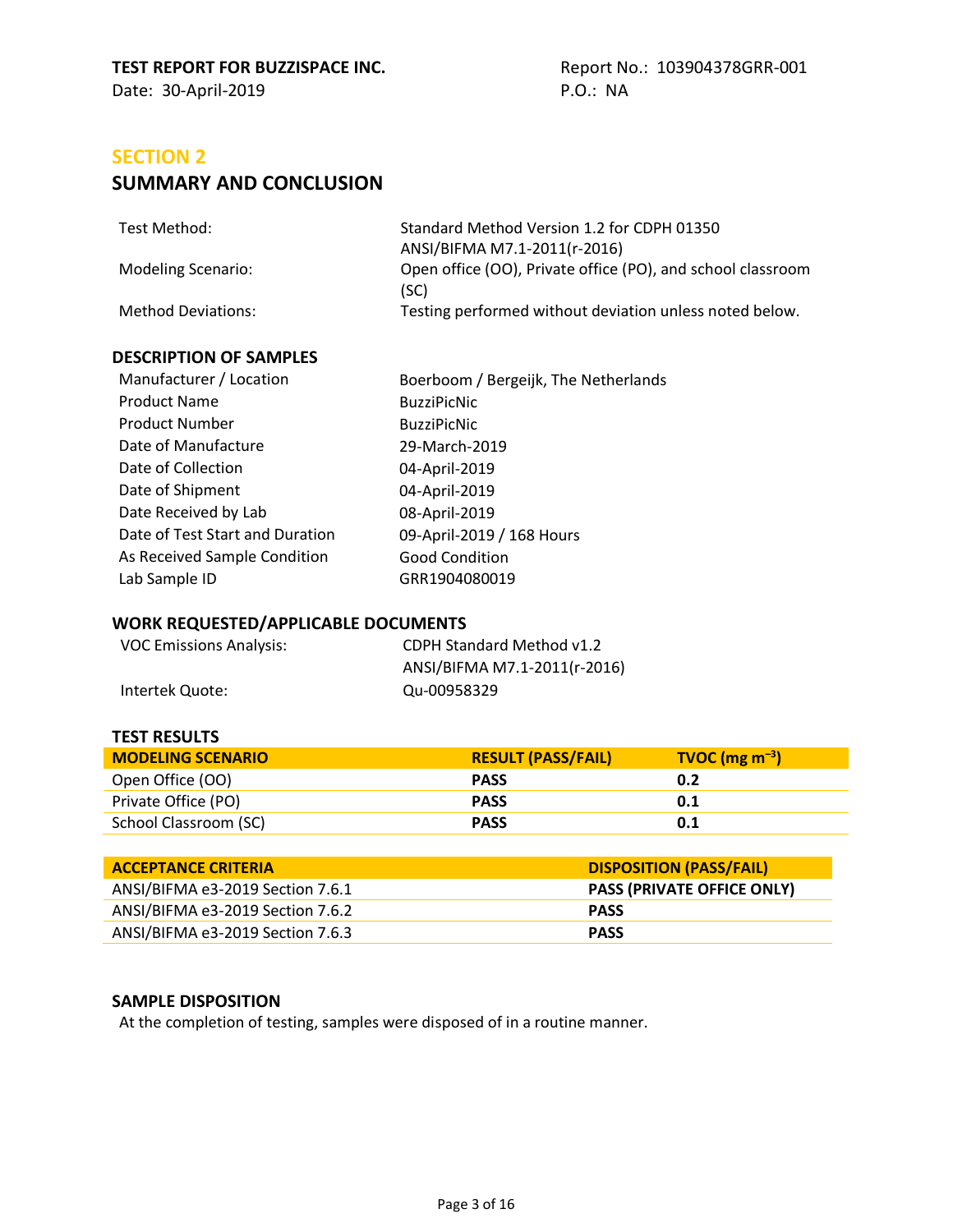# **SECTION 3**

# **CDPH STANDARD METHOD V1.2**

| Date Received: | 08-April-2019                  |
|----------------|--------------------------------|
| Dates Tested:  | 09-April-2019 to 16-April-2019 |

#### **DESCRIPTION OF SAMPLES:**

| Part Description:   | <b>BuzziPicNic Table</b> |
|---------------------|--------------------------|
| Material Submitted: | One (1) Ash Worksurface  |

#### **ACCEPTANCE CRITERIA:**

| Referencing:           | CDPH Standard Method v1.2, Table 4.1                |
|------------------------|-----------------------------------------------------|
|                        | ANSI/BIFMA e3-2019 Sections 7.6.1, 7.6.2, and 7.6.3 |
|                        | LEED v4 - Low Emitting Materials                    |
| LEED v4 - TVOC Ranges: | ≤ 0.5 mg m <sup>-3</sup>                            |
|                        | 0.5 to 5.0 mg $\rm m^{-3}$                          |
|                        | $\ge$ 5.0 mg m <sup>-3</sup>                        |

#### **TEST NOTES OR DEVIATIONS:**

Testing performed without deviation unless noted below.

#### **TEST SUMMARY:**

The emissions testing was performed according to ANSI/BIFMA M7.1-2011(r-2016) "*Standard Test Method for Determining VOC Emissions from Office Furniture Systems, Components and Seating*". The sample was cut on two sides, and the cut edges were taped with aluminized tape. The sample was placed in the testing chamber for 7 days. A photograph of the tested sample is included herein. Air samples were collected prior to the sample being placed in the chamber (0 hours), at 72 hours, and at 168 hours after initiating the test. The 72 h and the 168 h air samples were collected in duplicate. Samples analyzed for individual VOCs and TVOC were collected on multi-sorbent tubes containing glass wool, Tenax TA 35/60 and Carbograph 5 TD 40/60. These VOC samples were analyzed by thermal desorption-gas chromatography/mass-spectrometry, TD-GC/MS. TVOC<sub>Toluene</sub> represents the total of all identified and unidentified VOCs between n-C6 and n-C16 as measured by the GC/MS TIC method and expressed as a toluene equivalent value as defined in ANSI/BIFMA M7.1-2011(r-2016). Individual VOCs were calculated using calibration curves based on pure standards. Samples analyzed for low molecular weight aldehydes were collected on tubes treated with 2,4-di-nitrophenylhydrazine (DNPH). Low molecular weight aldehydes were analyzed using high performance liquid chromatography, HPLC. Total aldehydes were calculated as the sum of individual aldehyde concentrations as determined by HPLC and/or GC/MS.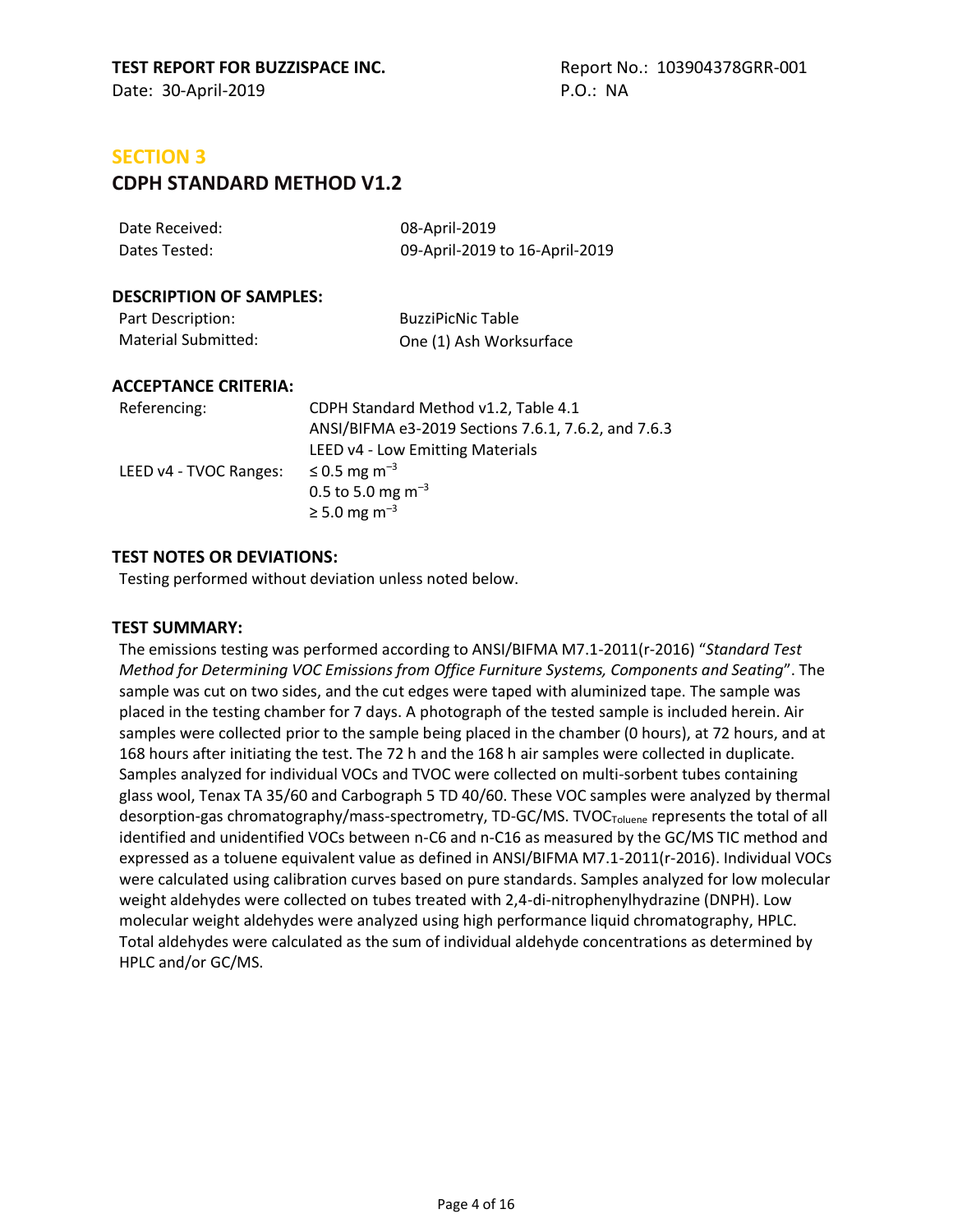#### **RESULTS:**

#### **Table 1: Sample and Chamber Conditions during Test Period**

|                                    | <b>PARAMETER</b> | <b>SYMBOL</b> | <b>VALUE</b>     | <b>UNITS</b>   |
|------------------------------------|------------------|---------------|------------------|----------------|
|                                    | Length           |               | 0.193            | m              |
| Sample<br><b>Dimensions</b>        | Width            |               | 0.195            | m              |
|                                    | <b>Thickness</b> |               | 0.035            | m              |
| <b>Exposed Sample Surface Area</b> |                  | Α             | 0.089            | m <sup>2</sup> |
| Chamber Volume                     |                  | V             | 0.116            | m <sup>3</sup> |
| <b>Chamber Loading Factor</b>      |                  |               | 0.77             | $m^2 m^{-3}$   |
| <b>Inlet Air Flow Rate</b>         |                  | Q             | 0.116            | $m^3 h^{-1}$   |
| Air Change Rate                    |                  | $N_{ACH}$     | 1.00             | $h^{-1}$       |
| <b>Area Specific Flow Rate</b>     |                  | qА            | 1.303            | $m h^{-1}$     |
| Chamber Pressure (Range)           |                  | P             | 16.8 (11.4-22.3) | Pa             |
| Average Temperature (Range)        |                  |               | 22.4 (22.2-23.5) | °C             |
| Average Humidity (Range)           |                  | <b>RH</b>     | 49.9 (47.3-51.5) | % RH           |
| <b>Testing Duration</b>            |                  |               | 336              | h              |

#### **Table 2: Test chamber background VOC concentrations in µg m–<sup>3</sup> .**

| <b>COMPOUND</b> | <b>CAS No.</b>           | L <sub>i0</sub> |
|-----------------|--------------------------|-----------------|
| Formaldehyde    | 50-00-0                  | 1.9             |
| <b>TVOC</b>     | $\overline{\phantom{a}}$ | 6.8             |

#### **Table 3: Test chamber TVOC and formaldehyde concentrations in µg m–<sup>3</sup> .**

| <b>COMPOUND</b> | <b>CAS No.</b> | <b>72H</b> | 168H  |
|-----------------|----------------|------------|-------|
| Formaldehyde    | $50-00-0$      | 1.3        | < 1.0 |
| <b>TVOC</b>     | -              | 476        | 379   |

#### **Table 4: Test chamber TVOC and formaldehyde emission factors in µg m–<sup>2</sup> h –1 .**

| <b>COMPOUND</b> | <b>CAS No.</b>           | 72 H | 168 H |
|-----------------|--------------------------|------|-------|
| Formaldehyde    | $50-00-0$                | 1.7  | < 1.3 |
| <b>TVOC</b>     | $\overline{\phantom{a}}$ | 620  | 494   |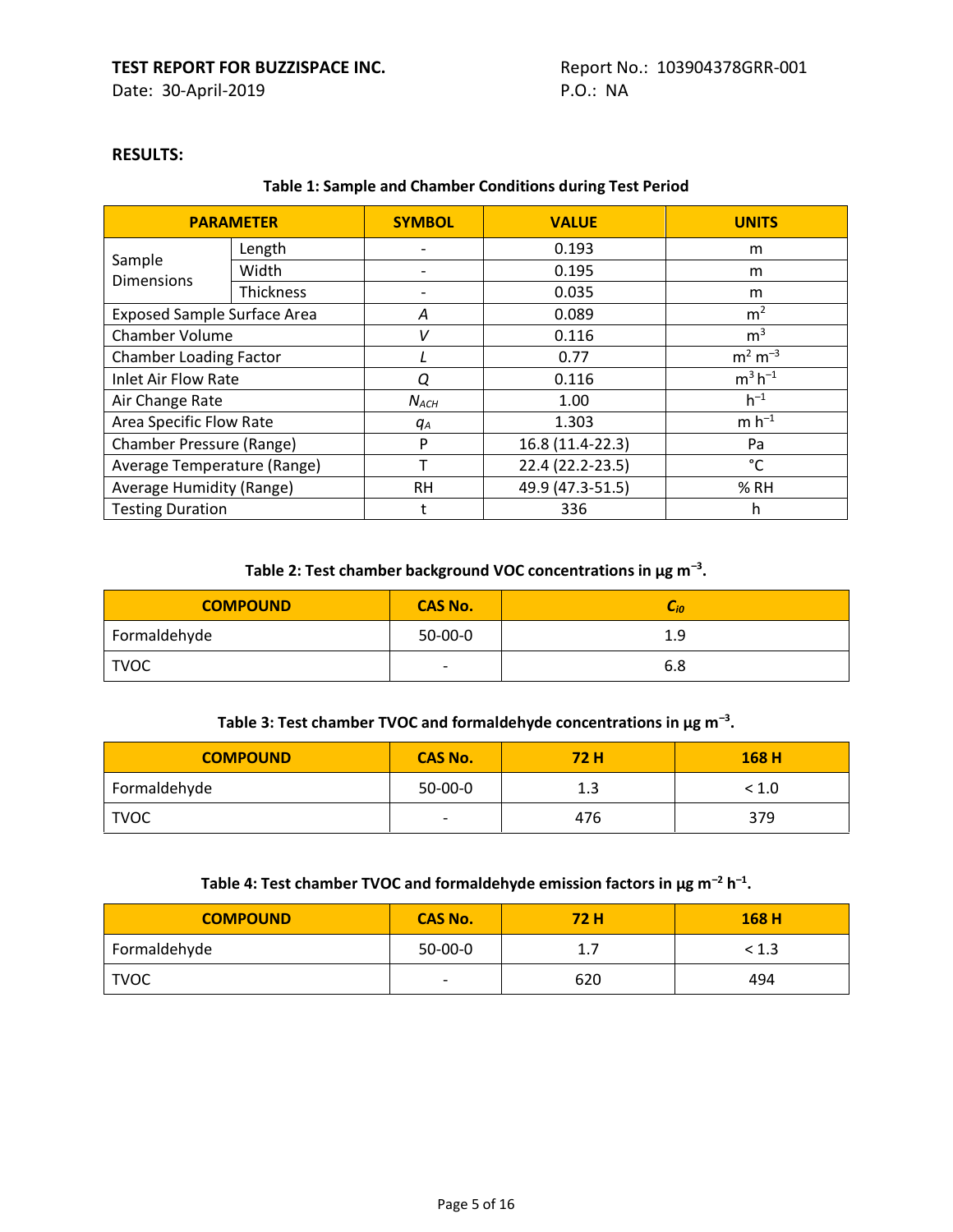#### **Table 5: Summary and Pass/Fail Criteria based on the VOC emission factors (EF) at 168 h for individual furniture components in ANSI/BIFMA e3-2019, section 7.6.1.**

|                                                   | <b>ACCEPTANCE CRITERIA</b> |                           | <b>CALCULATED</b> | <b>PASS/FAIL</b> |                                 |  |
|---------------------------------------------------|----------------------------|---------------------------|-------------------|------------------|---------------------------------|--|
| <b>CHEMICAL NAME</b>                              | <b>OPEN PLAN*</b>          | <b>PRIVATE</b><br>OFFICE* | <b>EFs</b>        | <b>OPEN PLAN</b> | <b>PRIVATE</b><br><b>OFFICE</b> |  |
| Formaldehyde<br>$(\mu g/m^2 h)$                   | $\leq 42.3$                | $\leq 85.1$               | < 1.3             | Pass             | Pass                            |  |
| TVOC ( $\mu$ g/m <sup>2</sup> h)                  | $\leq 345$                 | $\leq 694$                | 494               | Fail             | Pass                            |  |
| <b>Total Aldehyde</b><br>$(\mu \text{mol/m}^2 h)$ | $\leq$ 2.8                 | $\leq 5.7$                | ${}_{0.1}$        | Pass             | Pass                            |  |
| 4-phenylcyclohexene<br>$(\mu g/m^2 h)$            | $\leq 4.5$                 | $\leq 9.0$                | < 0.3             | Pass             | Pass                            |  |

\*As defined in ANSI/BIFMA M7.1-2011(r-2016).

#### **Table 6: Summary and Pass/Fail Criteria based on the VOC emission factor (EF) at 336 hours for individual furniture components in ANSI/BIFMA e3-2019, section 7.6.2. Only detected VOCs with acceptance criteria are listed.**

|                                 | <b>ACCEPTANCE CRITERIA</b> | $(\mu g/m^2 h)$           | <b>CALCULATED</b>             | <b>PASS/FAIL</b> |                                 |
|---------------------------------|----------------------------|---------------------------|-------------------------------|------------------|---------------------------------|
| <b>CHEMICAL NAME</b>            | <b>OPEN PLAN*</b>          | <b>PRIVATE</b><br>OFFICE* | <b>EFs</b><br>$(\mu g/m^2 h)$ | <b>OPEN PLAN</b> | <b>PRIVATE</b><br><b>OFFICE</b> |
| Formaldehyde                    | $\leq 11$                  | $\leq$ 23                 | < 1.3                         | Pass             | Pass                            |
| 2-Propanol, 1-<br>methoxy-      | $\leq$ 2413                | $\leq 4874$               | $\overline{2}$                | Pass             | Pass                            |
| Toluene                         | $\leq 103$                 | $\leq 209$                | $\mathbf{1}$                  | Pass             | Pass                            |
| Formamide, N,N-<br>dimethyl-    | $\leq 28$                  | $\leq 56$                 | 4                             | Pass             | Pass                            |
| Ethylbenzene                    | $\leq 689$                 | $\leq$ 1392               | 23                            | Pass             | Pass                            |
| Xylenes<br>(m, o, & p combined) | $\leq 241$                 | $\leq 487$                | 116                           | Pass             | Pass                            |
| Phenol                          | $\leq 68.9$                | $\leq 139$                | 1.9                           | Pass             | Pass                            |

\*As defined in ANSI/BIFMA M7.1-2011(r-2016).

#### **Table 7: Summary and Pass/Fail Criteria based on the VOC emission factor at 336 hours for individual furniture components in ANSI/BIFMA e3-2019, section 7.6.3.**

| <b>CHEMICAL NAME</b> | <b>ACCEPTANCE CRITERIA</b><br>$(\mu$ g/m <sup>2</sup> h) |                           | <b>CALCULATED</b><br><b>EFs</b> | <b>PASS/FAIL</b> |                                 |
|----------------------|----------------------------------------------------------|---------------------------|---------------------------------|------------------|---------------------------------|
|                      | <b>OPEN PLAN*</b>                                        | <b>PRIVATE</b><br>OFFICE* | $(\mu g/m^2 h)$                 | <b>OPEN PLAN</b> | <b>PRIVATE</b><br><b>OFFICE</b> |
| Formaldehyde         | $\leq 6.2$                                               | $\leq 12.5$               | < 1.3                           | Pass             | <b>Pass</b>                     |

\*As defined in ANSI/BIFMA M7.1-2011(r-2016).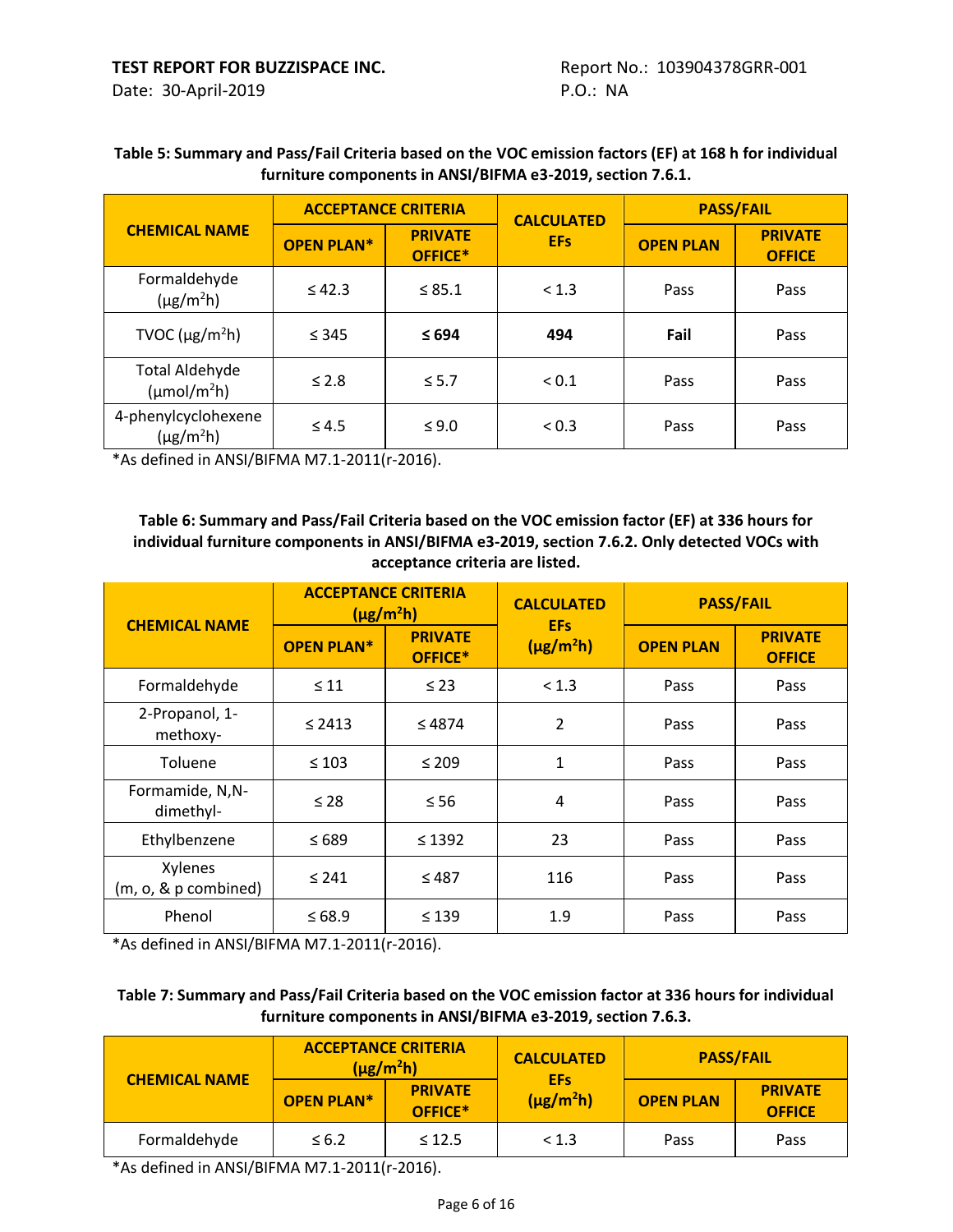| <b>CHEMICAL NAME</b>               | <b>72 HOUR AIR SAMPLES</b> |       |             |                 | <b>168 HOUR AIR SAMPLES</b> |       |                          |                 |
|------------------------------------|----------------------------|-------|-------------|-----------------|-----------------------------|-------|--------------------------|-----------------|
|                                    | #1                         | #2    | <b>MEAN</b> | <b>DIFF (%)</b> | #1                          | #2    | <b>MEAN</b>              | <b>DIFF (%)</b> |
| Formaldehyde                       | 1.2                        | 1.4   | 1.3         | 11.0            | < 1.0                       | < 1.0 | $\overline{\phantom{a}}$ |                 |
| 2-Propanol, 1-<br>methoxy-         | 1.8                        | 1.6   | 1.7         | 11.3            | 1.6                         | 1.7   | 1.7                      | 6.8             |
| Toluene                            | 1.5                        | 1.5   | 1.5         | 5.3             | 1.0                         | 1.0   | 1.0                      | 3.0             |
| Formamide, N,N-<br>dimethyl-       | 3.7                        | 3.6   | 3.6         | 4.1             | 2.8                         | 3.4   | 3.1                      | $17.9*$         |
| Ethylbenzene                       | 29.5                       | 27.6  | 28.6        | 6.4             | 22.3                        | 21.9  | 22.1                     | 1.7             |
| Xylenes<br>$(m, o, \& p$ combined) | 136.3                      | 127.7 | 132.0       | 6.5             | 107.0                       | 105.8 | 106.4                    | 1.1             |
| Phenol                             | 1.4                        | 1.4   | 1.4         | 1.7             | 1.6                         | 1.4   | 1.5                      | 11.0            |
| <b>TVOC</b> Toluene                | 492                        | 459   | 476         | 6.9             | 384                         | 374   | 379                      | 2.6             |

#### **Table 8: Measured concentrations of VOCs specified in ANSI/BIFMA X7.1-2011(r-2016), ANSI/BIFMA e3-2019 and CDPH Standard Method V1.2 table 4-1. Values presented in µg/m3.**

\*Relative difference between samples 1 and 2 exceeds 15% due to proximity to the detection limit.

| Table 9: Calculated chamber emission factors (EF) of VOCs specified in ANSI/BIFMA X7.1-2011 (r-2016) |
|------------------------------------------------------------------------------------------------------|
| and ANSI/BIFMA e3-2019 and CDPH Standard Method V1.2 table 4-1.                                      |

| <b>CHEMICAL NAME</b>                       |                | <b>EMISSION FACTOR (µg/m<sup>2</sup>h)</b> | <b>POWER LAW COEFFICIENTS</b> |           |  |
|--------------------------------------------|----------------|--------------------------------------------|-------------------------------|-----------|--|
|                                            | <b>72 HOUR</b> | <b>168 HOUR</b>                            | A                             | B         |  |
| Formaldehyde                               | 1.7            | < 1.3                                      | 85.16                         | 0.914     |  |
| 2-Propanol, 1-<br>methoxy-                 | 2.2            | 2.2                                        | 2.628                         | 0.0373    |  |
| Toluene                                    | 1.9            | 1.3                                        | 13.79                         | 0.459     |  |
| Formamide, N,N-<br>dimethyl-               | 4.7            | 4.1                                        | 10.37                         | 0.183     |  |
| Ethylbenzene                               | 37.2           | 28.8                                       | 136.1                         | 0.303     |  |
| Xylenes<br>$(m, o, \& p \text{ combined})$ | 172.1          | 138.6                                      | 512.1                         | 0.255     |  |
| Phenol                                     | 1.8            | 2.0                                        | 1.253                         | $-0.0906$ |  |
| <b>TVOC</b> Toluene                        | 620            | 494                                        | 1952                          | 0.268     |  |

If the "B" coefficient is in the range  $-0.15 < b < 0.15$  the emission source is considered to be constant and the 336 h result is calculated by averaging the 72 and 168 h results.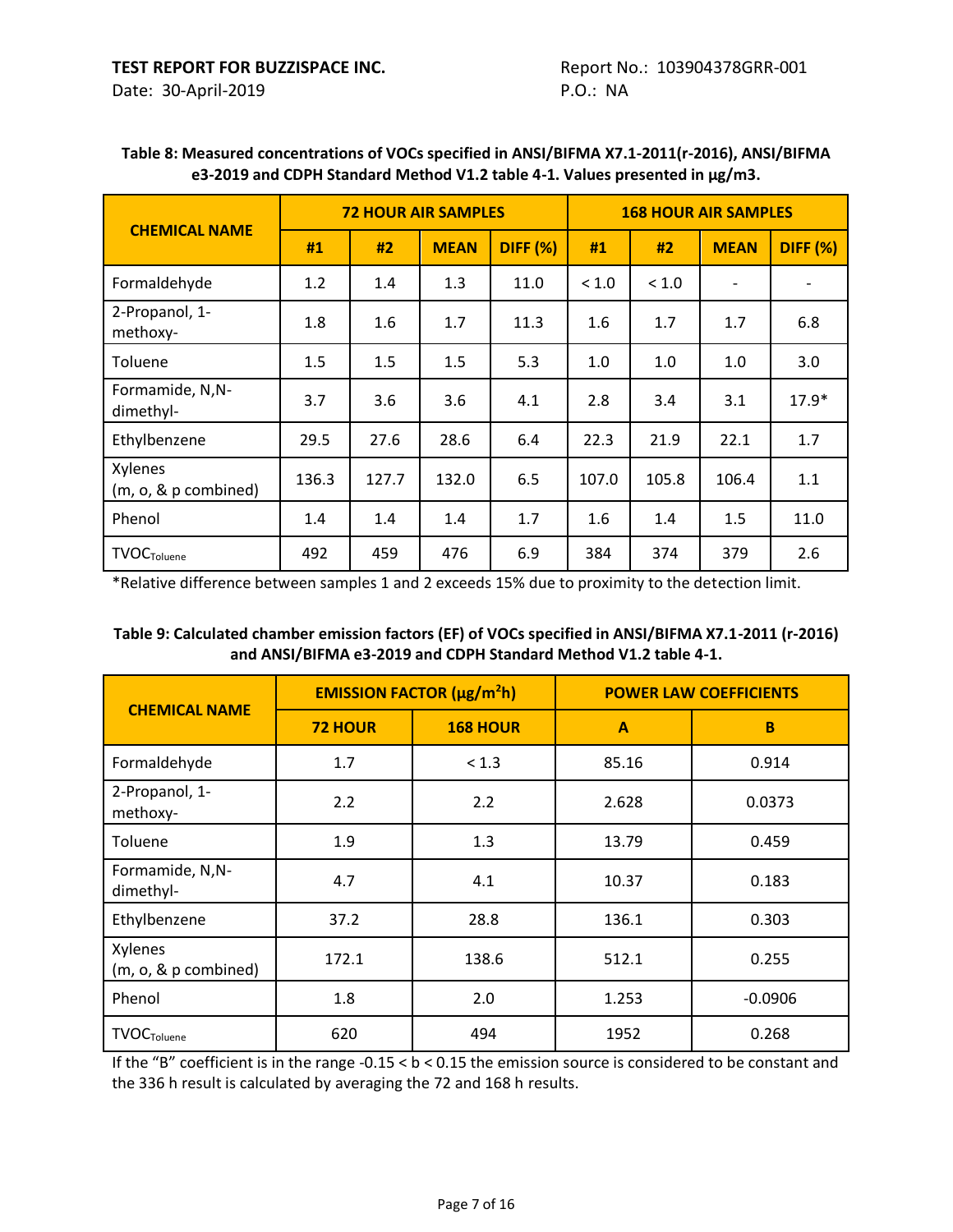#### **Table 10: Molar basis calculated emission factors (EF) of identified individual and total aldehydes specified in ANSI/BIFMA M7.1-2011(r-2016).**

| <b>ALDEHYDES</b>       | CAS#           | <b>MOLECULAR</b>      | <b>EMISSION FACTOR (µmol/m<sup>2</sup>h)</b> |                 |  |
|------------------------|----------------|-----------------------|----------------------------------------------|-----------------|--|
|                        |                | <b>WEIGHT (g/mol)</b> | <b>72 HOUR</b>                               | <b>168 HOUR</b> |  |
| Formaldehyde           | $50-00-0$      | 30.03                 | 0.06                                         | < 0.04          |  |
| Acetaldehyde           | 75-07-0        | 44.05                 | < 0.04                                       | < 0.04          |  |
| Propionaldehyde        | 123-38-6       | 58.08                 | < 0.02                                       | < 0.02          |  |
| n-Butyraldehyde        | 123-72-8       | 72.11                 | < 0.01                                       | ${}_{0.01}$     |  |
| Benzaldehyde           | 100-52-7       | 106.12                | < 0.01                                       | ${}_{0.01}$     |  |
| Valeraldehyde          | $110 - 62 - 3$ | 86.13                 | ${}_{0.01}$                                  | < 0.01          |  |
| Hexaldehyde            | $66 - 25 - 1$  | 100.16                | ${}_{0.01}$                                  | ${}_{0.01}$     |  |
| <b>Total Aldehydes</b> |                |                       | < 0.14                                       | < 0.14          |  |

#### **Table 11: Calculated chamber emission factors (EF) at 336 hours of VOCs specified in ANSI/BIFMA X7.1-2011(r-2016) and ANSI/BIFMA e3-2019 and CDPH Standard Method V1.2 table 4-1.**

| <b>CHEMICAL NAME</b>            | 336 HOUR EF (µg/m <sup>2</sup> h) |
|---------------------------------|-----------------------------------|
| Formaldehyde                    | < 1.3                             |
| 2-Propanol, 1-<br>methoxy-      | 2.2                               |
| Toluene                         | 1.0                               |
| Formamide, N,N-<br>dimethyl-    | 3.6                               |
| Ethylbenzene                    | 23.3                              |
| Xylenes<br>(m, o, & p combined) | 116.2                             |
| Phenol                          | 1.9                               |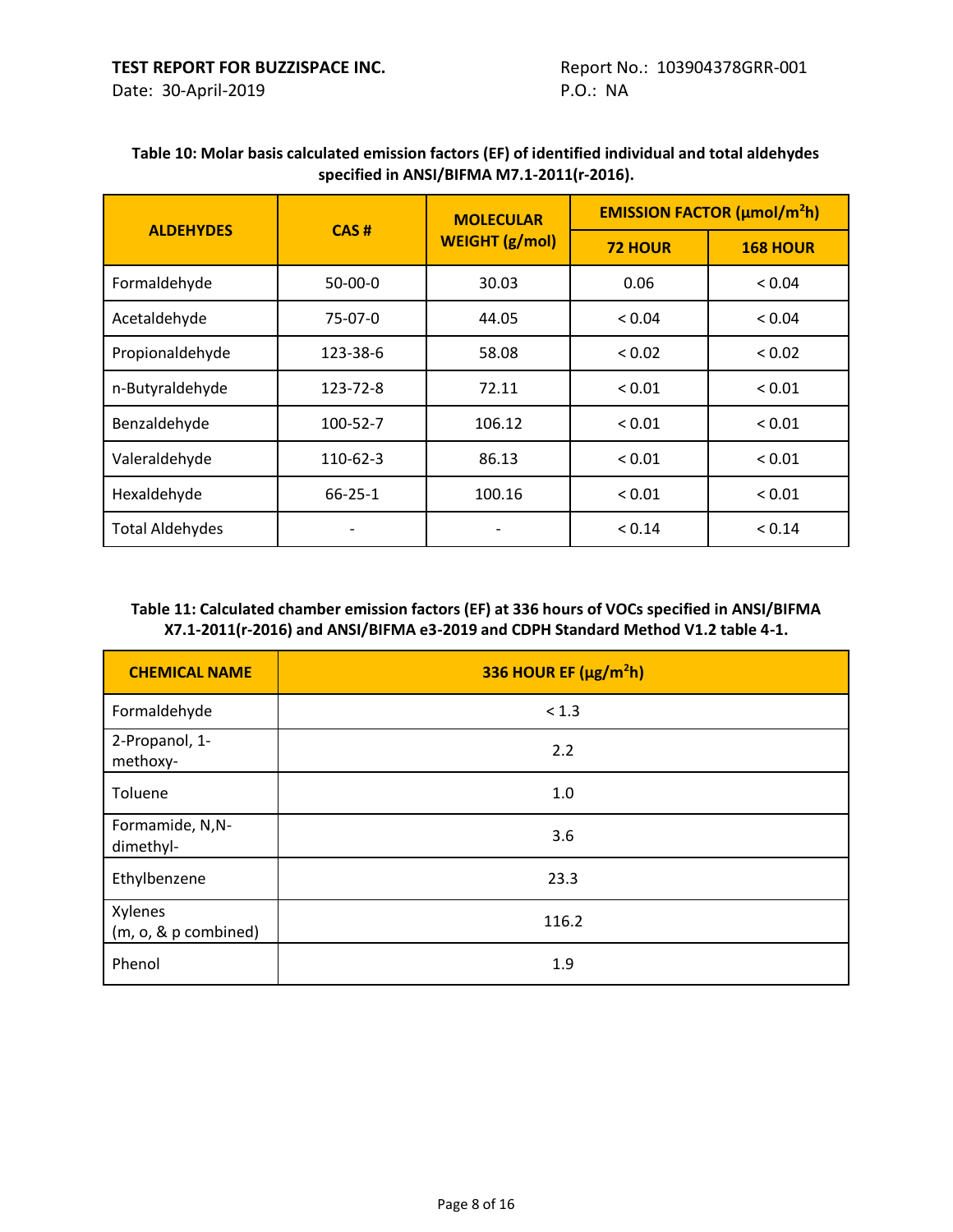Individual emitted VOCs identified above the lower limits of quantitation are listed in Table 5; VOCs which are listed on chemical of concern lists or have CRELs are indicated.

The measured chamber concentrations and corresponding emission factors of identified individual VOCs and TVOCs are listed in Table 6.

In Tables 4, 6 and 7, emission factors were calculated using equation 3.1 in CDPH Standard Method V1.2:

$$
EF_{Ai} = \frac{Q \times (C_{it} - C_{i0})}{A_C}
$$

The inlet flow rate,  $Q(m^3h^1)$ , is the measured flow rate of air into the chamber. The chamber concentration, *Cit* (μg m-3 ), is the concentration of a target VOCi, formaldehyde and other carbonyl compounds measured at time *t*. The chamber background concentration, *Ci0* (μg m-3 ), is the corresponding concentration measured with the chamber operating without a test specimen. The exposed surface area of the test specimen in the chamber,  $A_C(m^2)$ , is determined from the measurements made at the time of specimen preparation.

| <b>VOC</b>                         | <b>CAS No.</b>                        | <b>SURROGATE1</b> | CREL <sup>2</sup><br>$(\mu g \, m^{-3})$ | <b>CARB TAC3</b> | <b>PROP 65</b><br>LIST <sup>4</sup> |
|------------------------------------|---------------------------------------|-------------------|------------------------------------------|------------------|-------------------------------------|
| Formaldehyde                       | $50-00-0$                             |                   | 9                                        | Yes              | Yes                                 |
| 2-Propanol, 1-methoxy-             | 107-98-2                              |                   | 7000                                     | No.              | No                                  |
| Toluene                            | 108-88-3                              |                   | 300                                      | Yes              | Yes                                 |
| Formamide, N, N-dimethyl-          | $68-12-2$                             |                   | 80                                       | Yes              | Yes                                 |
| Ethylbenzene                       | 100-41-4                              |                   | 2000                                     | Yes              | Yes                                 |
| Xylenes (m, o, & p combined)       | 108-38-3<br>$95 - 47 - 6$<br>106-42-3 |                   | 700                                      | Yes              | No.                                 |
| Phenol                             | 108-95-2                              |                   | 200                                      | <b>Yes</b>       | No                                  |
| Methyl Isobutyl Ketone             | 108-10-1                              | X                 |                                          | Yes              | <b>Yes</b>                          |
| Acetic acid, butyl ester<br>$\sim$ | 123-86-4                              | X                 |                                          | No               | No                                  |

#### **Table 12: VOCs detected above lower limits of quantitation in air samples at 336 hours.**

<sup>1</sup>Indicates which non-listed VOCs were quantified using surrogate compounds, all other compounds were quantified using pure compounds.

<sup>2</sup>Chronic Reference Exposure Level (CREL) as defined by California Office of Environmental Health Hazard Assessment.

<sup>3</sup>Substance is listed on California Air Resource Board's (CARB) Toxic Air Contaminate (TAC) identification list.

4 Substance known to the state of California to cause cancer or reproductive toxicity according to California's Safe Drinking Water and Toxic Enforcement Act of 1986 (Proposition 65).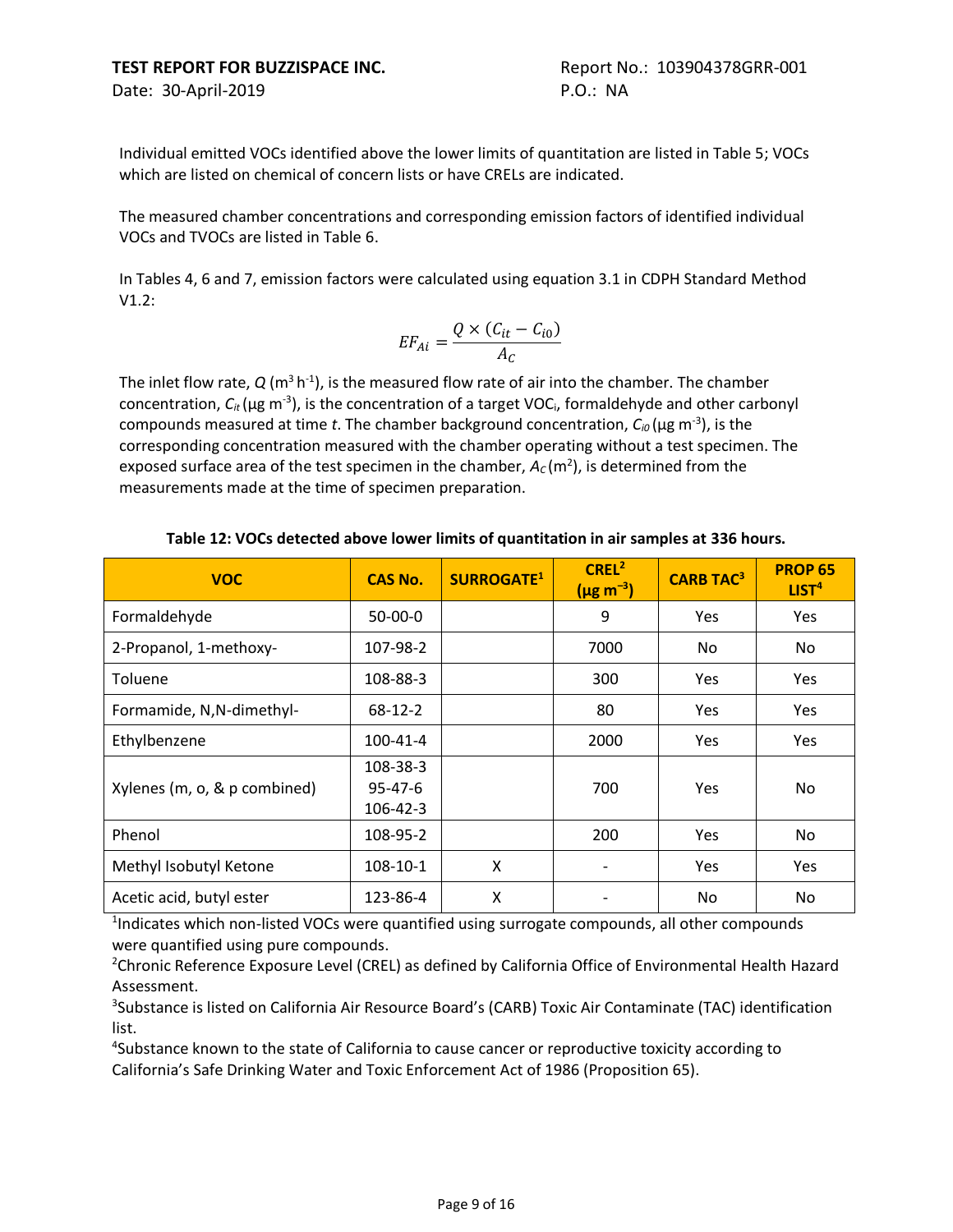#### **Table 13: Measured chamber concentrations and corresponding emission factors of individual VOCs listed in Table 4-1 of CDPH 01350 V1.2. at 168 hours.**

| <b>VOC</b>                    | <b>CAS No.</b> | <b>CHAMBER</b><br><b>CONCENTRATION</b><br>$(\mu g \, m^{-3})$ | <b>EMISSION FACTOR</b><br>$(\mu g m^{-2} h^{-1})$ |
|-------------------------------|----------------|---------------------------------------------------------------|---------------------------------------------------|
| Formaldehyde                  | 50-00-0        | < 1.0                                                         | < 1.3                                             |
| Acetaldehyde                  | 75-07-0        | < 1.5                                                         | < 1.9                                             |
| Vinyl acetate                 | 108-05-4       | < 0.7                                                         | ${}_{0.9}$                                        |
| Epichlorohydrin               | 106-89-8       | < 0.3                                                         | < 0.4                                             |
| Ethanol, 2-methoxy-, acetate  | 110-49-6       | < 0.5                                                         | ${}_{0.7}$                                        |
| Isopropyl Alcohol             | 67-63-0        | < 0.3                                                         | < 0.4                                             |
| Ethene, 1,1-dichloro-         | 75-35-4        | < 0.2                                                         | < 0.2                                             |
| Methylene chloride            | 75-09-2        | < 0.3                                                         | ${}_{< 0.3}$                                      |
| Carbon disulfide              | $75 - 15 - 0$  | < 1.5                                                         | < 1.9                                             |
| Methyl tert-butyl ether       | 1634-04-4      | < 2.1                                                         | < 2.7                                             |
| n-Hexane                      | 110-54-3       | ${}_{0.1}$                                                    | ${}_{0.1}$                                        |
| Trichloromethane (Chloroform) | 67-66-3        | ${}_{0.1}$                                                    | ${}_{0.1}$                                        |
| Ethanol, 2-methoxy-           | 109-86-4       | ${}_{0.4}$                                                    | ${}_{0.6}$                                        |
| Ethane, 1,1,1-trichloro-      | $71 - 55 - 6$  | < 0.2                                                         | < 0.3                                             |
| Benzene                       | $71 - 43 - 2$  | ${}_{0.1}$                                                    | ${}_{0.1}$                                        |
| Carbon Tetrachloride          | $56 - 23 - 5$  | ${}_{0.1}$                                                    | ${}_{0.2}$                                        |
| 2-Propanol, 1-methoxy-        | 107-98-2       | 1.7                                                           | 2.2                                               |
| Ethylene glycol               | $107 - 21 - 1$ | < 8                                                           | < 10.4                                            |
| Trichloroethylene             | 79-01-6        | ${}_{0.1}$                                                    | ${}_{0.1}$                                        |
| 1,4-Dioxane                   | 123-91-1       | ${}_{0.1}$                                                    | ${}_{0.1}$                                        |
| Ethanol, 2-ethoxy-            | 110-80-5       | < 0.5                                                         | < 0.6                                             |
| Toluene                       | 108-88-3       | 1.0                                                           | 1.3                                               |
| Formamide, N,N-dimethyl-      | 68-12-2        | 3.1                                                           | 4.1                                               |
| Tetrachloroethylene           | 127-18-4       | ${}_{0.1}$                                                    | ${}_{0.1}$                                        |
| Benzene, chloro-              | 108-90-7       | ${}_{0.1}$                                                    | ${}_{0.1}$                                        |
| Ethylbenzene                  | $100 - 41 - 4$ | 22.1                                                          | 28.8                                              |
|                               | 108-38-3,      |                                                               |                                                   |
| Xylene (-m, -p, & -o)         | 95-47-6,       | 106.4                                                         | 138.6                                             |
|                               | 106-42-3       |                                                               |                                                   |
| Styrene                       | 100-42-5       | < 0.2                                                         | < 0.2                                             |
| 2-Ethoxyethyl acetate         | 111-15-9       | < 0.6                                                         | ${}_{0.8}$                                        |
| Phenol                        | 108-95-2       | 1.5                                                           | 2.0                                               |
| Benzene, 1,4-dichloro-        | 106-46-7       | < 0.2                                                         | < 0.3                                             |
| Isophorone                    | 78-59-1        | < 0.4                                                         | ${}_{0.5}$                                        |
| Naphthalene                   | $91 - 20 - 3$  | < 0.3                                                         | ${}_{0.4}$                                        |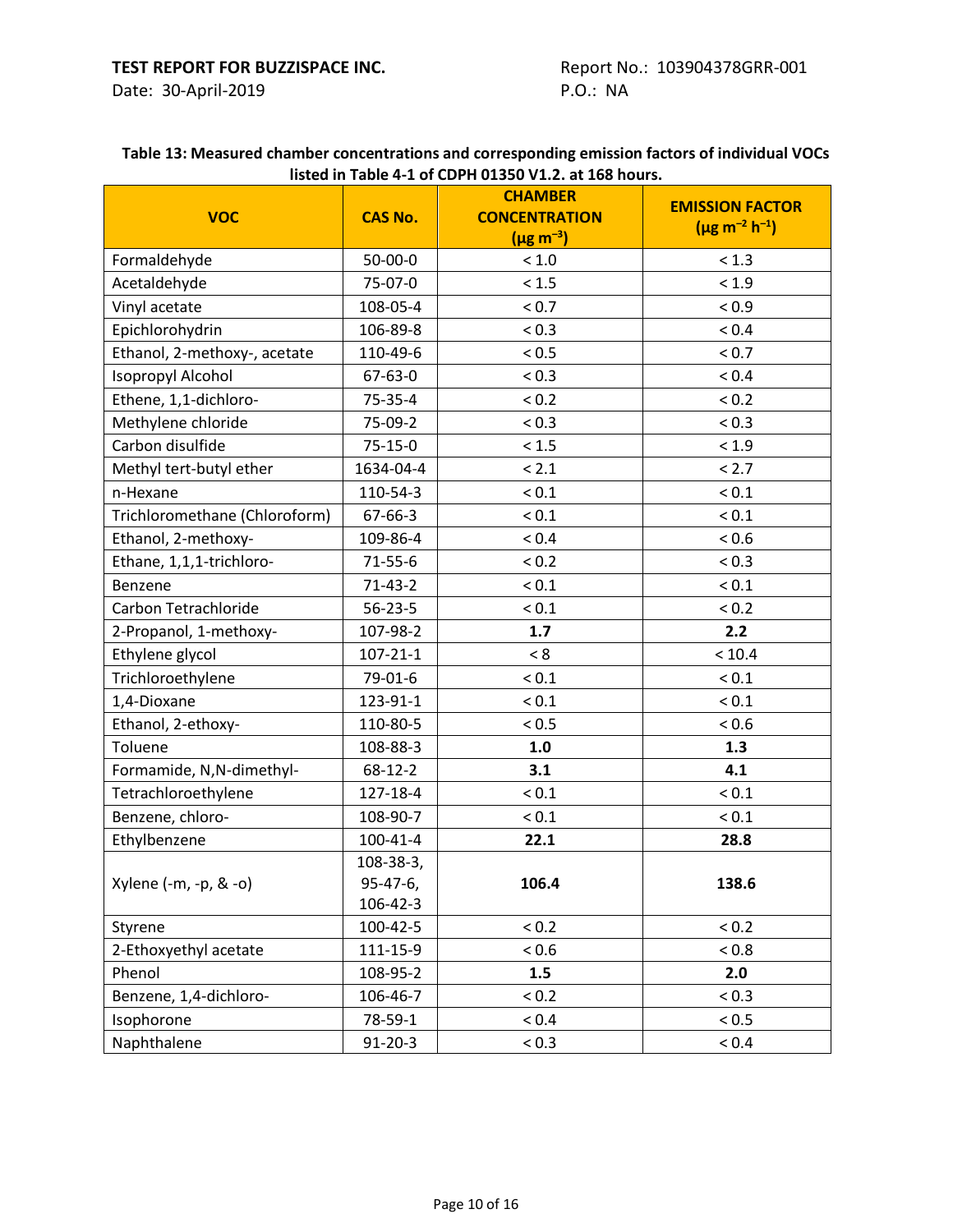#### **Table 14: Measured chamber concentrations and corresponding emission factors of identified individual VOCs and TVOC at 168 hours.**

| <b>VOC</b>               | <b>CAS No.</b>           | <b>CHAMBER</b><br><b>CONCENTRATION</b> ( $\mu$ g m <sup>-3</sup> ) | <b>EMISSION FACTOR</b><br>$(\mu g m^{-2} h^{-1})$ |
|--------------------------|--------------------------|--------------------------------------------------------------------|---------------------------------------------------|
| Methyl Isobutyl Ketone   | 108-10-1                 | 14.0                                                               | 18.3                                              |
| Acetic acid, butyl ester | 123-86-4                 | 178                                                                | 232.2                                             |
| <b>TVOC</b>              | $\overline{\phantom{0}}$ | 379                                                                | 494                                               |

#### **Exposure Scenario Modeling and Evaluation:**

Estimated building concentrations for the listed scenarios were calculated using equation 3.2a of CDPH Standard Method V1.2:

$$
C_{Bi} = \frac{EF_{Ai} \times A_B}{Q_B}
$$

The area specific emission rate *EFA* at 336 hours (14 days) total exposure time is multiplied by the ratio of the exposed surface area of the installed material in the building,  $A_B(m^2)$ , to the flow rate of outside ventilation air,  $Q_B$  (m<sup>3</sup> h<sup>-1</sup>).

The modeling parameters used for the given scenarios are listed in Table 8. The modeled concentrations of identified individual VOCs are listed in Tables 9 & 10. Whether the modeled concentrations meet the maximum allowable concentration requirements specified in Table 4.1 of CDPH Standard Method V1.2 are also indicated.

| <b>PARAMETER</b>                                         | <b>SYMBOL</b> | <b>VALUE</b> | <b>UNITS</b>   |
|----------------------------------------------------------|---------------|--------------|----------------|
| Exposed Surface Area Installed in Open Office (OO)       | $A_R$         | 6.10         | m <sup>2</sup> |
| Air flow rate of Open Office (OO)                        | $Q_B$         | 15.0         | $m^3 h^{-1}$   |
| Exposed Surface Area Installed in Private Office<br>(PO) | $A_B$         | 6.73         | m <sup>2</sup> |
| Air flow rate of Private Office (PO)                     | $Q_B$         | 34.7         | $m^3 h^{-1}$   |
| Exposed Surface Area Installed in Classroom (SC)         | $A_B$         | 25.9         | m <sup>2</sup> |
| Air flow rate of Classroom (SC)                          | $Q_B$         | 191          | $m^3 h^{-1}$   |

#### **Table 15: Standard modeling parameters for worksurface.**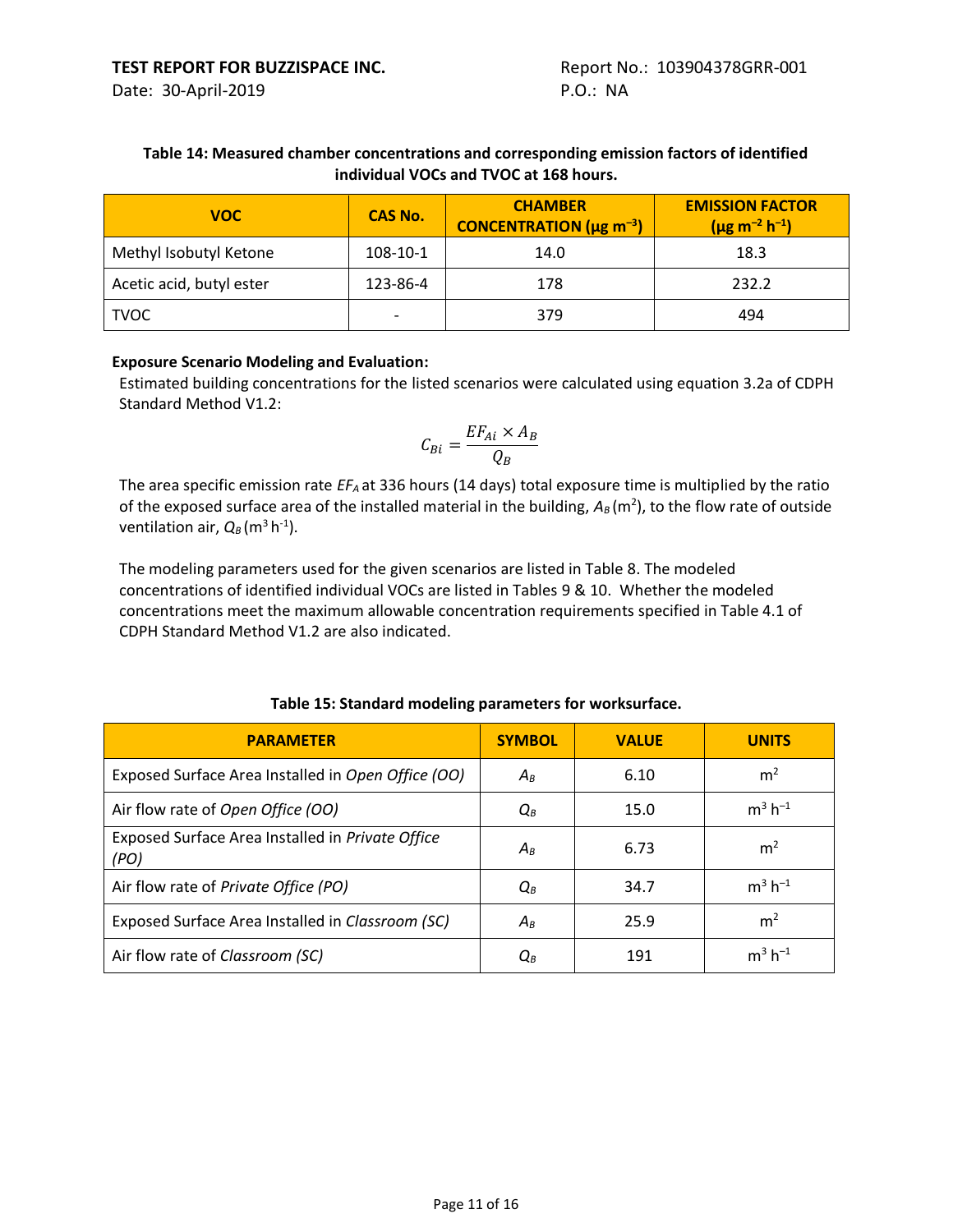#### **VOC CAS NO. MODELED CONCENTRATION (µg m–<sup>3</sup> ) CONC. LIMIT (µg m–<sup>3</sup> ) OO PO SC OO PO SC RESULT Pass (P) /Fail (F)** Formaldehyde | 50-00-0 | < 0.5 | < 0.3 | < 0.2 | 9 | P | P | P Acetaldehyde 75-07-0 < 0.8 < 0.4 < 0.3 70 P P P Vinyl acetate 108-05-4  $\vert$  < 0.4  $\vert$  < 0.2  $\vert$  < 0.1  $\vert$  100 P P P Epichlorohydrin 106-89-8 < 0.2 \ < 0.1 \ < 0.1 \ 1.5 \ P \ P \ P Ethanol, 2-methoxy-, acetate 110-49-6 | <0.3 | <0.1 | <0.1 | 45 | P | P | P Isopropyl Alcohol 67-63-0  $|$  < 0.2  $|$  < 0.1  $|$  < 0.1  $|$  3,500 P P P P Ethene, 1,1-dichloro- | 75-35-4 | < 0.1 | < 0.1 | < 0.1 | 35 | P | P | P Methylene chloride 75-09-2 < 0.1 < 0.1 < 0.1 200 P P P Carbon disulfide 75-15-0 < 0.8 < 0.4 < 0.3 400 P P P Methyl tert-butyl ether | 1634-04-4 | <1.1 | <0.5 | <0.4 | 4,000 | P | P | P n-Hexane | 110-54-3 | < 0.1 | < 0.1 | 3,500 | P | P | P **Trichloromethane** (Chloroform) 67-66-3 < 0.1 < 0.1 < 0.1 150 P P P Ethanol, 2-methoxy- 109-86-4 < 0.2 < 0.1 < 0.1 30 P P P Ethane, 1,1,1-trichloro- 71-55-6 < 0.1 < 0.1 < 0.1 |  $\leq$  500 | P | P | P Benzene 71-43-2 | < 0.1 | < 0.1 | 1.5 P | P P Carbon Tetrachloride | 56-23-5 | < 0.1 | < 0.1 | < 0.1 | 20 | P | P | P 2-Propanol, 1-methoxy- | 107-98-2 | 0.9 | 0.4 | 0.3 | 3,500 | P | P | P Ethylene glycol  $107-21-1 < 4.2$   $< 2$   $< 1.4$  200 P P P Trichloroethylene 79-01-6 < 0.1 \ < 0.1 \ < 0.1 \ \ 300 \ \ P \ \ P \ \ P 1,4-Dioxane | 123-91-1 | < 0.1 | < 0.1 | < 0.1 | 1,500 | P | P | P Ethanol, 2-ethoxy-  $\vert$  110-80-5  $\vert$  < 0.3  $\vert$  < 0.1  $\vert$  < 0.1  $\vert$  35  $\vert$  P  $\vert$  P  $\vert$  P Toluene 108-88-3 **0.4 0.2 0.1** 150 P P P Formamide, N,Ndimethyl-68-12-2 **1.5 0.7 0.5** 40 P P P Tetrachloroethylene 127-18-4 < 0.1 < 0.1 < 0.1 17.5 P P P Benzene, chloro- | 108-90-7 | < 0.1 | < 0.1 | < 0.1 | 500 | P | P | P Ethylbenzene 100-41-4 **9.5 4.5 3.2** 1,000 P P P Xylene (-m, -p, & -o) 108-38-3, 95-47-6, 106-42-3 **47.3 22.5 15.8** 350 P P P Styrene | 100-42-5 | < 0.1 | < 0.1 | < 0.1 | 450 | P | P | P 2-Ethoxyethyl acetate | 111-15-9 | < 0.3 | < 0.2 | < 0.1 | 150 | P | P | P Phenol 108-95-2 **0.8 0.4 0.3** 100 P P P Benzene, 1,4-dichloro- | 106-46-7 | < 0.1 | < 0.1 | < 0.1 | 400 | P | P | P Isophorone | 78-59-1 | < 0.2 | < 0.1 | 1,000 | P | P | P Naphthalene | 91-20-3 | < 0.1 | < 0.1 | 4.5 | P | P | P

#### **Table 16: Modeled concentrations of individual VOCs specified in Table 4-1 of CDPH 01350 V1.2.**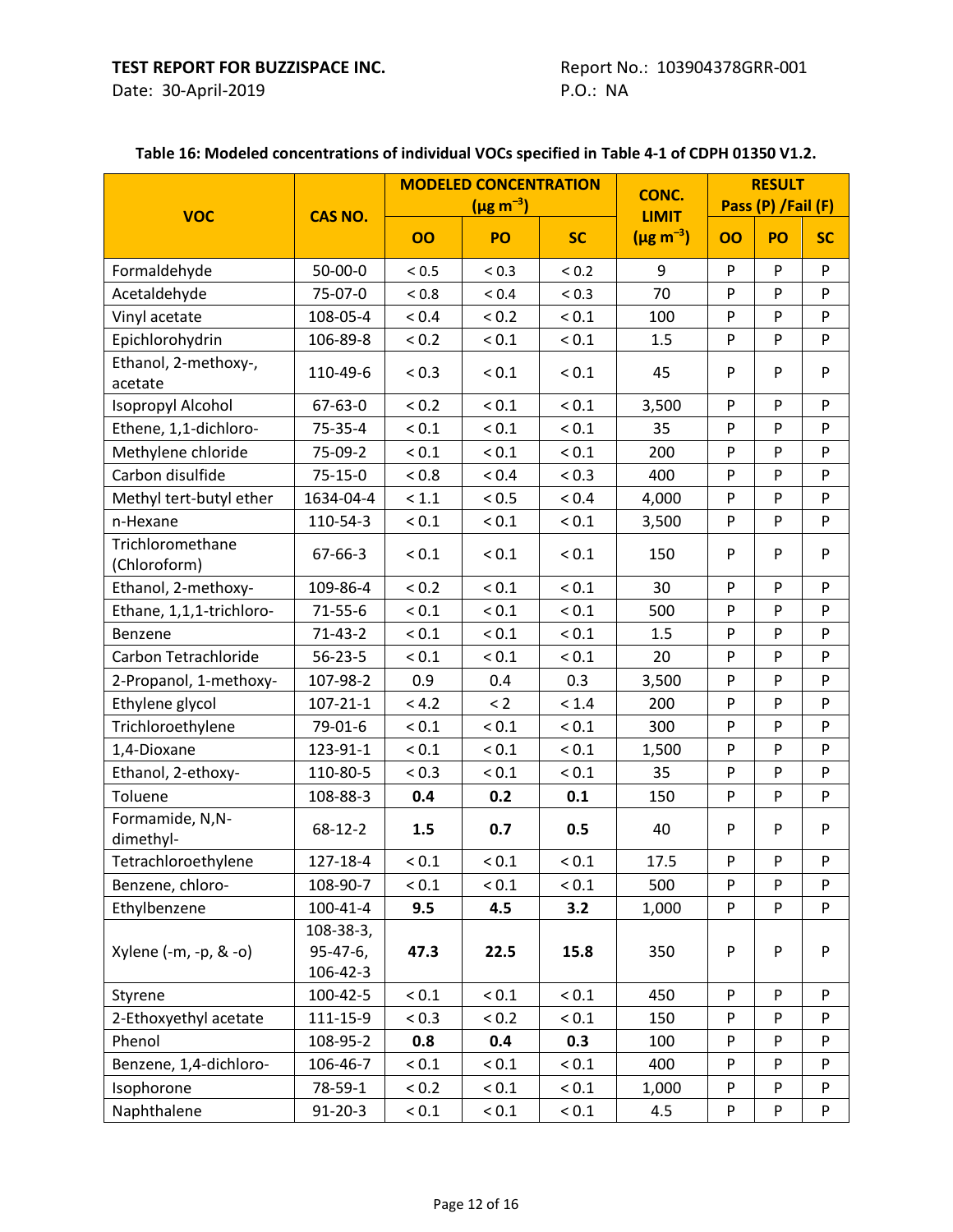| <b>VOC</b>               | <b>CAS NO.</b> | <b>OO</b> | <b>MODELED CONCENTRATION</b><br>$(\mu g \, m^{-3})$<br><b>PO</b> | <b>SC</b> | CONC.<br><b>LIMIT</b><br>$(\mu g \, m^{-3})$ | OO                       | <b>Result</b><br>Pass (P) /Fail (F)<br>PO | <b>SC</b> |
|--------------------------|----------------|-----------|------------------------------------------------------------------|-----------|----------------------------------------------|--------------------------|-------------------------------------------|-----------|
| Methyl Isobutyl Ketone   | 108-10-1       | 6.2       | 3.0                                                              | 2.1       |                                              |                          | $\overline{\phantom{0}}$                  |           |
| Acetic acid, butyl ester | 123-86-4       | 79.4      | 37.9                                                             | 26.5      |                                              |                          |                                           |           |
| <b>TVOC</b> Toluene      |                | 167       | 79.6                                                             | 55.7      |                                              | $\overline{\phantom{0}}$ | $\overline{\phantom{0}}$                  |           |

#### **Table 17: Modeled concentrations of identified non-listed individual VOCs.**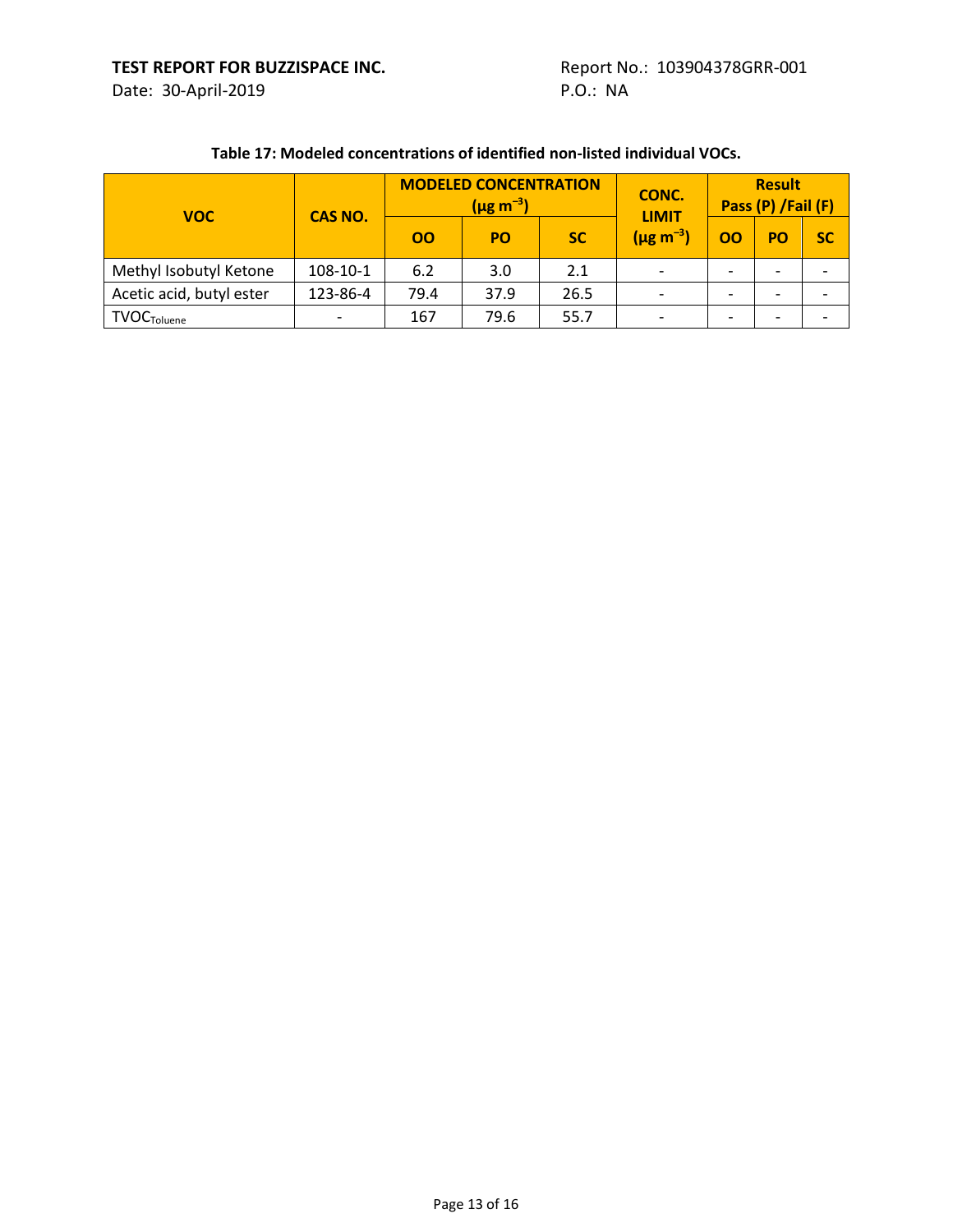# **PHOTOGRAPHS:**

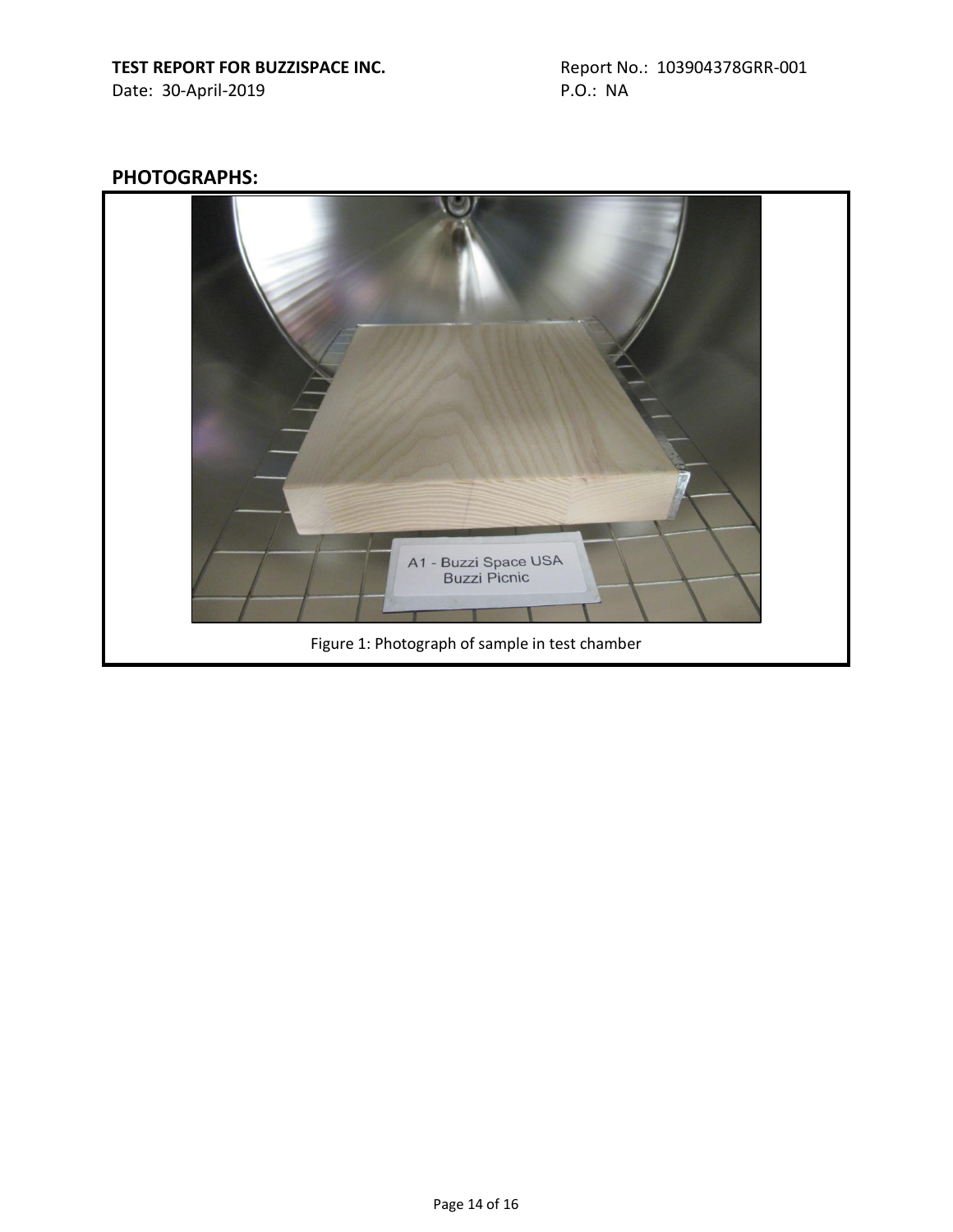# **SECTION 4**

**FACILITIES AND EQUIPMENT: GCMS**

|                       | Markes TD-100 Thermal          |  |  |
|-----------------------|--------------------------------|--|--|
| INSTRUMENTATION USED: | Desorption<br>Agilent 7890A GC |  |  |
|                       |                                |  |  |
|                       | Agilent 5975C MS               |  |  |
| <b>COLUMN USED:</b>   | Agilent HP-Ultra 2 (GC)        |  |  |
| <b>HPLC</b>           |                                |  |  |
| INSTRUMENTATION USED: | Agilent 1260 Infinity Series   |  |  |
| <b>COLUMN USED:</b>   | Poroshell 120 EC-C18           |  |  |